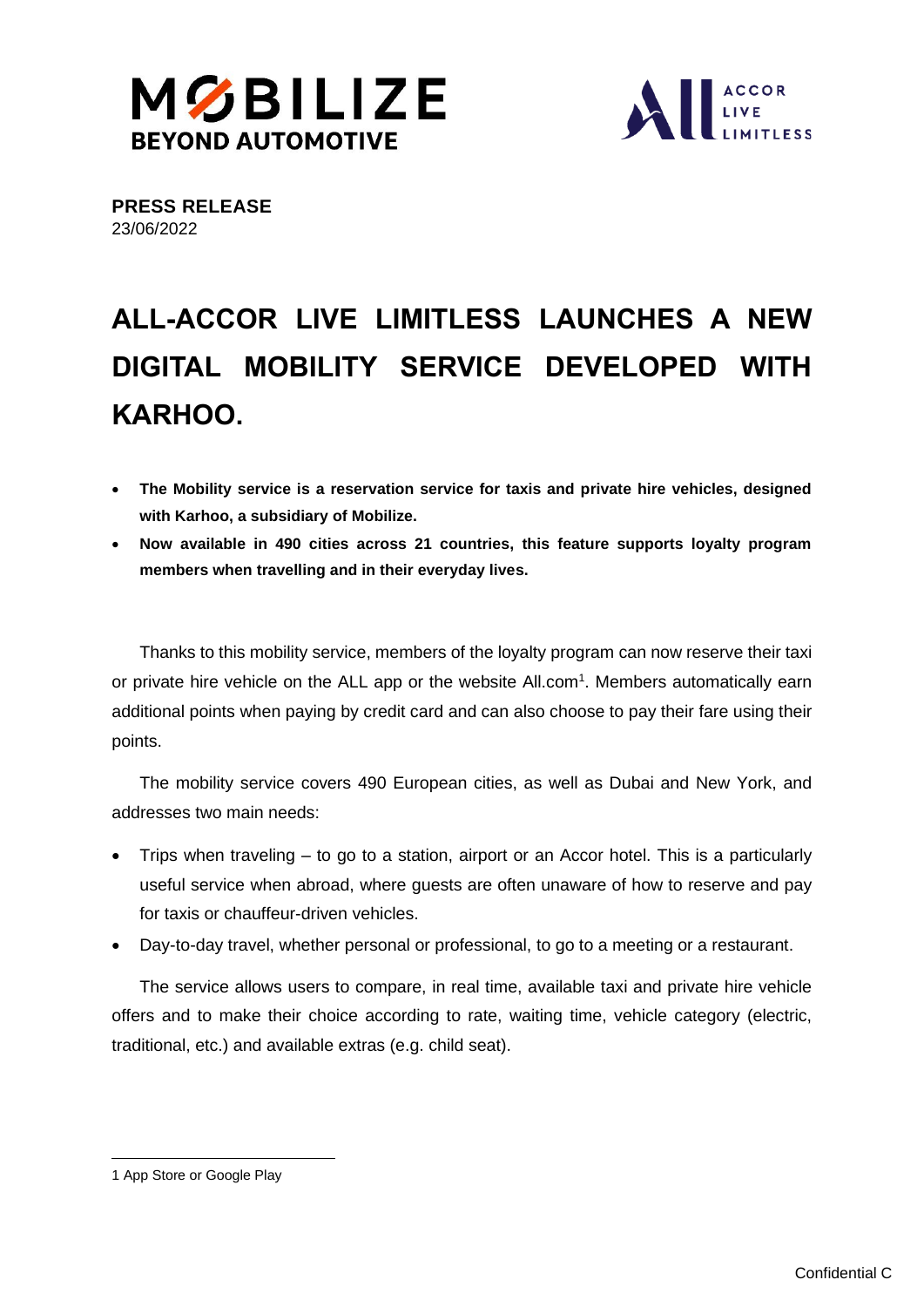The mobility service is the result of a strategic and technological partnership between ALL and Mobilize, the Renault Group brand dedicated to new mobilities, via its start-up Karhoo. Karhoo's mobility aggregation platform allows hospitality and travel industry professionals, as well as businesses, to offer taxi and private hire vehicle services to their guests through their online and mobile apps and under their own branding.

According to **Mehdi Hemici, Chief Loyalty & Partnerships Officer Accor**, *"With the travel rebound, we wanted to provide a tangible service at home or away for our ALL App users. This one-stop-shop mobility solution is seamlessly integrated after your hotel reservation. It allows our ALL members to book their airport transfer to their hotel or book a ride in their home city with their ALL points. Both convenient and consistent wherever you are."*

*"Facilitating mobility for everyone everywhere is at the heart of Mobilize's purpose and we are proud of this collaboration with Accor as part of the ALL loyalty program. Our urban travel distribution platform features powerful technology enabling users to be connected to 1.8 million vehicles from 2,500 taxi and private hire fleets throughout the world. Adding mobility to the services our business partners, such as Accor, already offer allows them to improve their customers' experiences and satisfaction",* said **Fedra Ribeiro, CEO of Karhoo**.

By 2050, seven out of 10 people (68%) will live in an urban environment compared with just over one in two at present  $(55%)^2$ . The behaviour, needs and expectations of city dwellers will therefore be required to change dramatically in terms of urban travel. With increased demand, major societal challenges will emerge: city dwellers, less likely to own a means of transport will be able to select the mobility option that best meets their needs according to their location.

Accor, a global leader in hospitality, aims to become the first hotel operator to offer multimodal transport services (eventually including micro-mobility and shared vehicle offers) to its members with a gradual extension of its global coverage.

\*\*\*

## **About Mobilize**

Mobilize, the brand of Renault Group dedicated to new mobility, offers a wide range of services around the vehicle thanks to an integrated technological platform: financing, insurance, payments, energy, maintenance and refurbishing. Built around open ecosystems, Mobilize encourages a sustainable energy transition, in line with

<sup>2</sup> Source : Department of Economic and Social Affairs of the United Nation